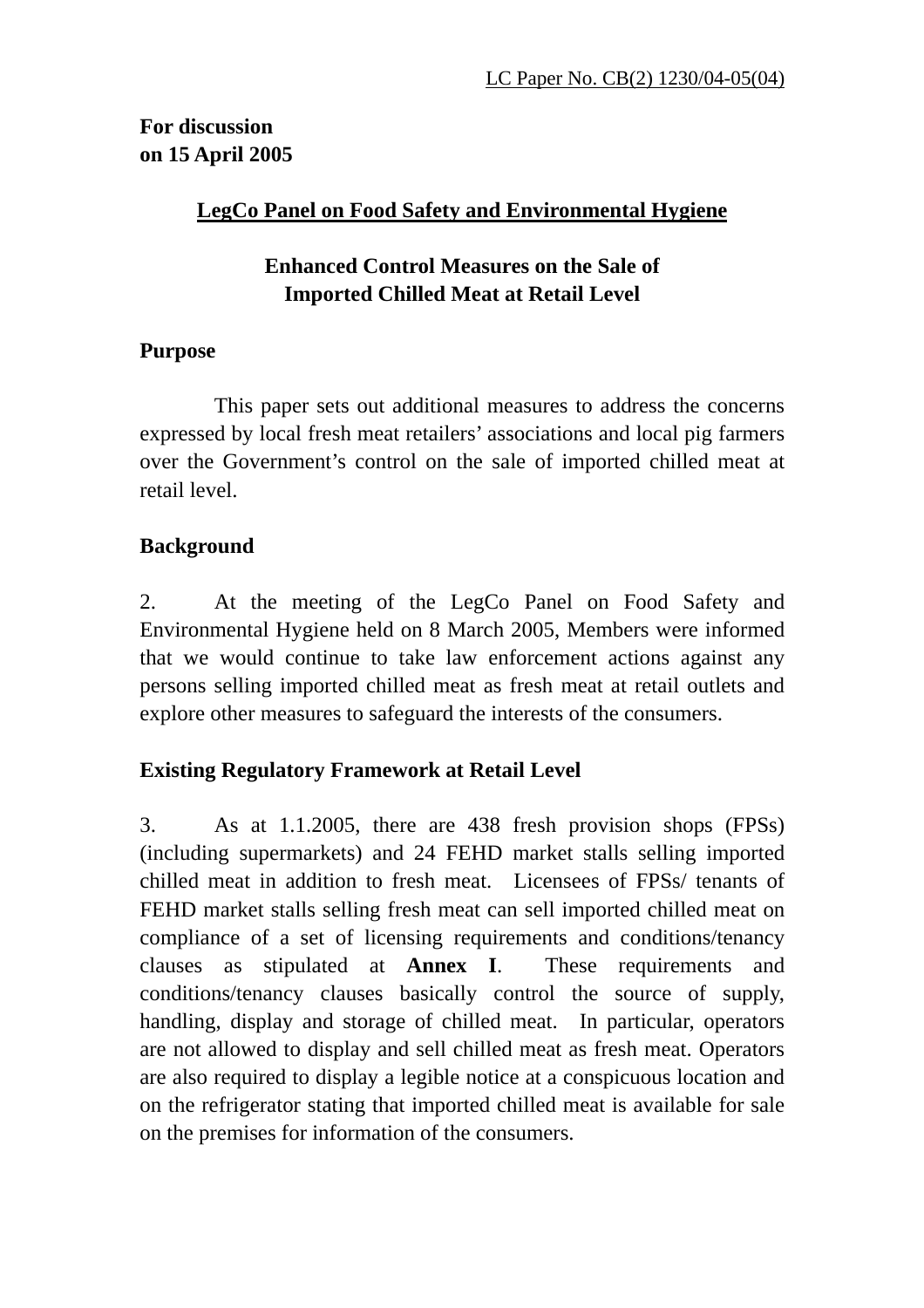4. FEHD has increased the gravity of sanction against FPS licensees/FEHD market stall tenants displaying or selling chilled meat as fresh meat since June 2003 to deter malpractice. DFEH will cancel the FPS licence/terminate the market tenancy once such malpractice is discovered. DFEH will not exercise his discretion to suspend the "immediate cancellation/termination" decision if the licensee/stall tenant appeals against the decision to be heard in the respective appeal tribunals.

#### **Views from the Fresh Meat Trade**

5. In a recent discussion with the representatives of the fresh meat trade to deter unscrupulous meat traders selling chilled meat as fresh meat, the fresh meat trade representatives were of the view that the following measures should be pursued -

- (a) to ensure that the consumers can make an informed choice, clear, legible and unobstructed notices of adequately large size providing information that imported chilled meat is available for sale on the premises should be prominently displayed at the shop/stall front and facing the customers. Legible notice should also be affixed on the display chiller stating that it is for the display for sale of imported chilled meat;
- (b) imported chilled meat for sale should be stored and displayed in a purpose-made display chiller maintained at a temperature between 0 degree Celsius and 4 degree Celsius and placed at the shop/stall front for the convenience of the customers; and
- (c) to enhance the existing system of checking approved source of fresh meat supply from local licensed slaughterhouse(s), all licensees of FPSs/tenants of market stalls selling fresh meat should be required to register themselves with the local licensed slaughterhouse(s); and the names and addresses of the meat shops/stalls concerned should be shown on the delivery notes provided by the slaughterhouse(s).

To give sufficient deterrence to the unscrupulous traders, the trade representatives considered that stringent sanction should be imposed on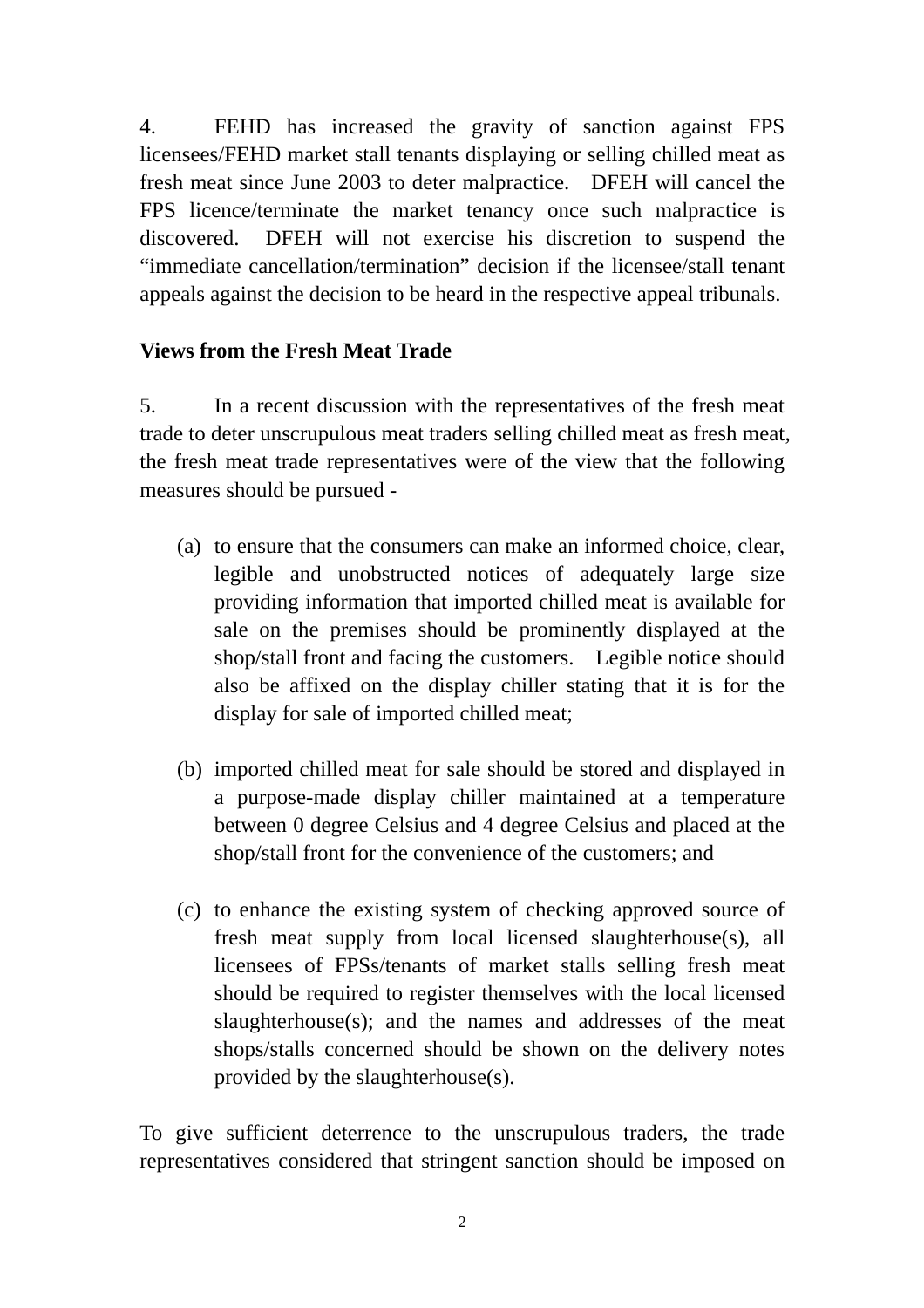those who breach conditions made under paragraph 5(a) and (b) above.

# **The Proposal**

6. Taking account of the views of the fresh meat trade representatives, we have reviewed the existing licensing requirements and conditions/tenancy clauses applicable to the sale of chilled meat in fresh meat shops/stalls.A new set of licensing requirements and conditions/tenancy clauses is proposed at **Annex II**. We will at the same time recommend a change to the current sanction policy by imposing immediate cancellation of FPS licence/termination of market tenancy in regard to any failure to observe the relevant licensing conditions/ tenancy clauses made under paragraph 5(a) and (b) above. DFEH will not exercise his discretion to suspend the "immediate cancellation/termination" decision if the licensee/stall tenant appeals against the decision to be heard in the respective appeal tribunals.

7. Relevant licensing requirements and conditions/tenancy clauses in **Annex II** shall also apply to FPSs and market stalls endorsed to sell chilled meat only.

8. We recommend the new set of licensing requirements and conditions/tenancy clauses and the new sanction policy be implemented on 1 June 2005.

**Health, Welfare and Food Bureau Food and Environmental Hygiene Department April 2005**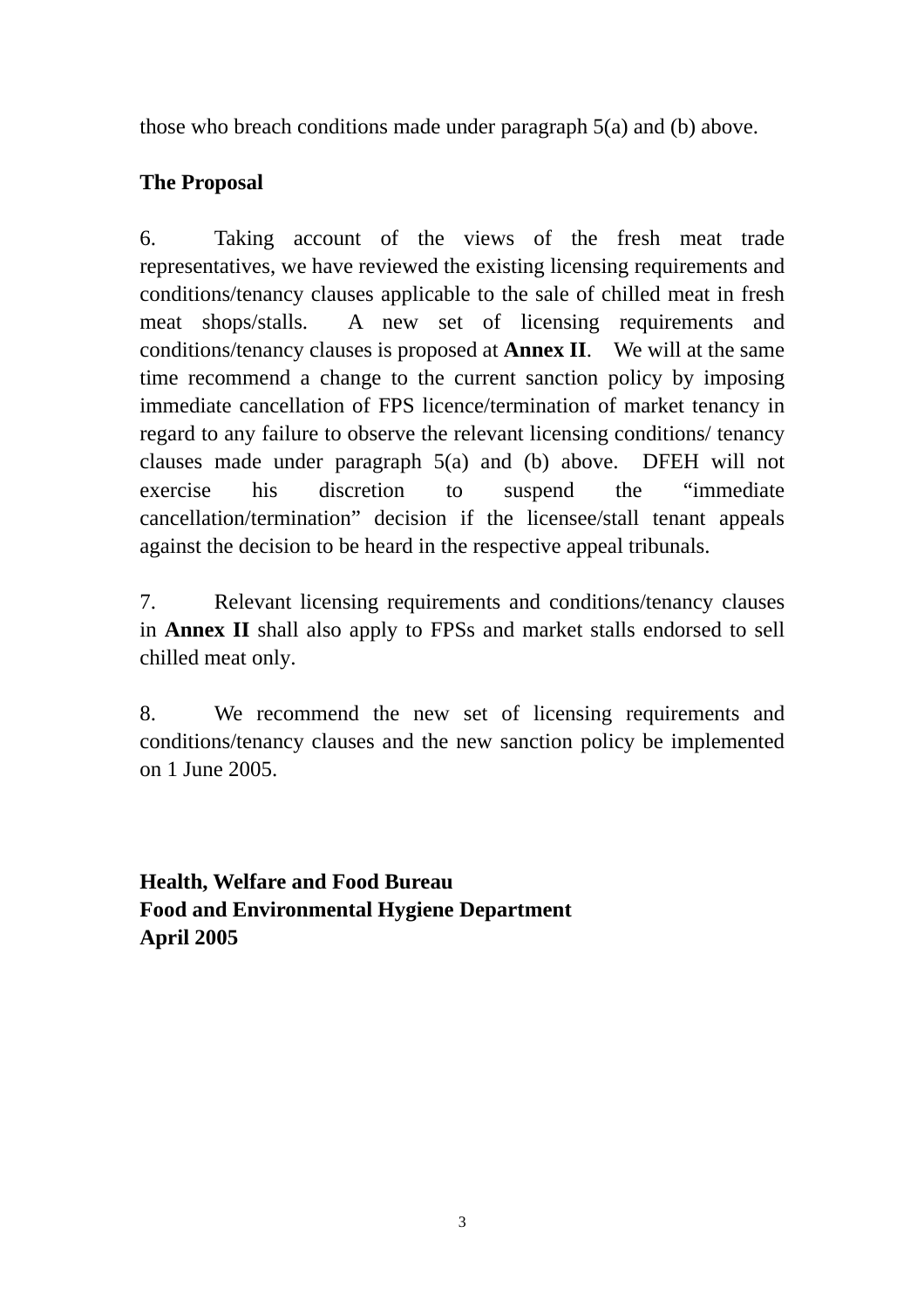#### **Annex I**

## **Existing Licensing Requirements and Conditions and Tenancy Clauses for the Sale of Imported Chilled Meat in Fresh Provision Shops and FEHD Market Stalls Selling Fresh Meat**

#### **Licensing Requirements/Tenancy Clauses**

- 1. A refrigerator or refrigerators of suitable capacity and in good working order shall be provided for the storage and display for sale of imported chilled meat. A thermometer shall be provided to the refrigerator to show the temperature throughout the time when the meat is being stored at the refrigerator.
	- (Note: For the purpose of this requirement/tenancy clause, "Imported Chilled Meat" means imported meat which has been preserved by chilling at a temperature above freezing point from the point of slaughter, storage and transportation to the point of sale.)
- 2. Legible notices rectangular in shape with sides of at least 30 cm in length and at least 20 cm in width printed with legible English letters "Imported Chilled Meat for Sale" and legible Chinese words "  $\blacksquare$ " shall be displayed at all times conspicuously at the premises and on the refrigerator(s) for the display for sale of such commodities.

#### **Licensing Conditions/Tenancy Clauses**

- 1. Imported chilled meat delivered to the fresh provision shop/market stall shall be stored or displayed in the refrigerator(s) at a temperature not exceeding 4 degree Celsius at all times and sold direct from the refrigerator(s) to customers. The chilled meat shall only be taken out from the refrigerator for the purpose of cutting up to meet the immediate orders of customers, weighing and wrapping for delivery or handing over to customers.
	- (Note: For the purpose of this condition/tenancy clause, "Imported Chilled Meat" means imported meat which has been preserved by chilling at a temperature above freezing point from the point of slaughter, storage and transportation to the point of sale.)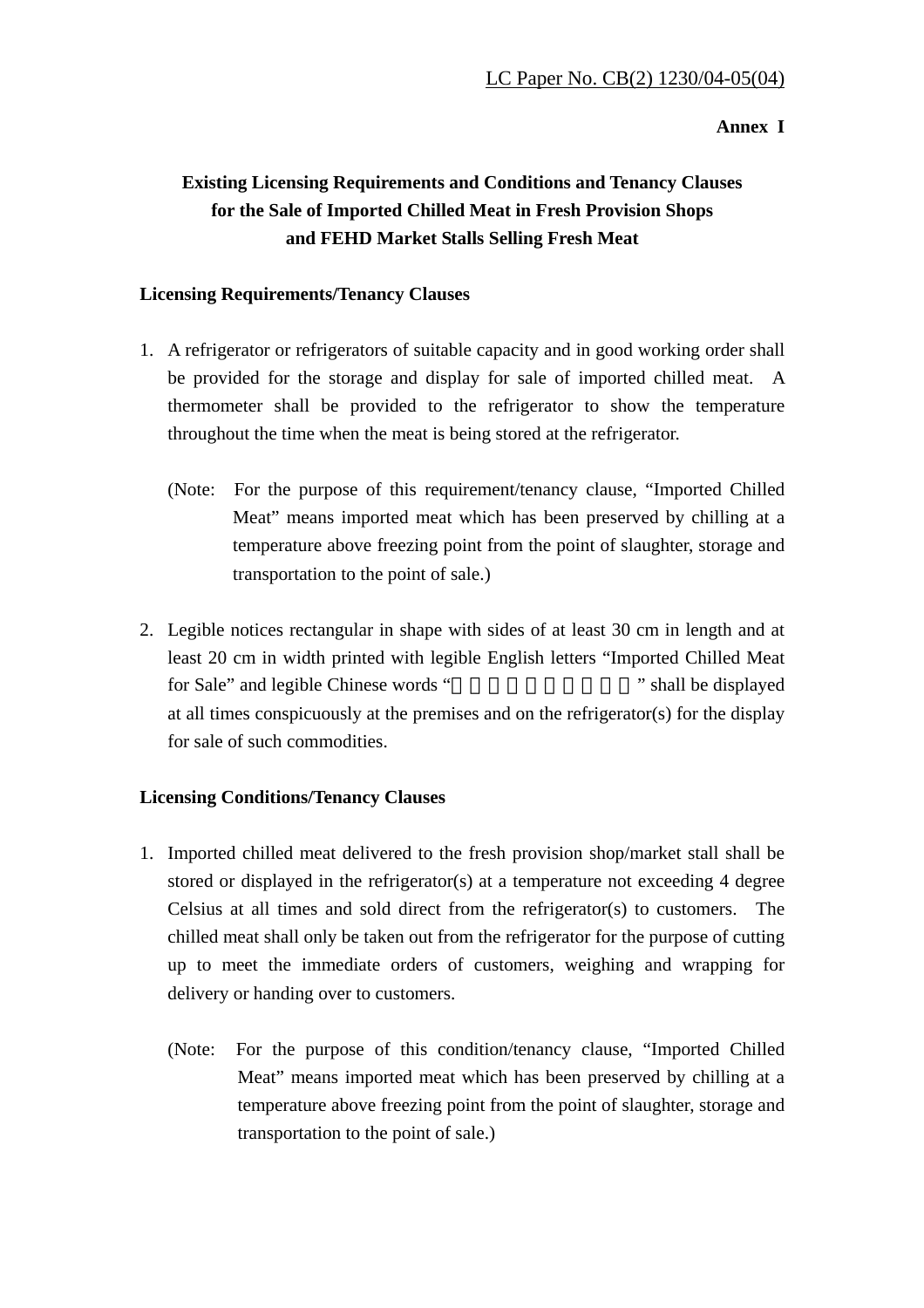- 2. Imported chilled meat shall not be displayed or sold as fresh meat<sup>1</sup>.
	- (Note: For the purpose of this condition/tenancy clause, "Imported Chilled Meat" means imported meat which has been preserved by chilling at a temperature above freezing point from the point of slaughter, storage and transportation to the point of sale. "Fresh Meat" means meat derived from animals which have been slaughtered in a licensed local slaughterhouse.)
- 3. Chilled commodities shall be stored at a temperature between 0 degree Celsius and 4 degree Celsius.
- 4. The fresh meat shall be obtained from lawful source. The licensee/market stall tenant shall on demand by any health inspector produce for inspection evidence showing that the fresh meat is obtained from such source.
- 5. Purchase invoices/delivery notes showing the dates, descriptions of product, quantities, names and address of supplier of fresh and chilled meat shall be kept for at least 60 days and be readily available for inspection and for making copies by the Director of Food and Environmental Hygiene on demand at all times.
- 6. Legible notices rectangular in shape with sides of at least 30 cm in length and at least 20 cm in width printed with legible English letters "Imported Chilled Meat for Sale" and legible Chinese words "  $\blacksquare$ " shall be displayed at all times conspicuously at the premises and on the refrigerator(s) for the display for sale of such commodities.

#### **Food and Environmental Hygiene Department April 2005**

 $\overline{a}$ 

<sup>1</sup> Breach of the condition warrants immediate cancellation of the fresh provision shop licence or termination of the market tenancy without warning. The Director of Food and Environmental Hygiene will not exercise his discretion to suspend the "immediate cancellation/termination" decision if the licensee/stall tenant appeals against the decision to be heard in the respective appeal tribunals..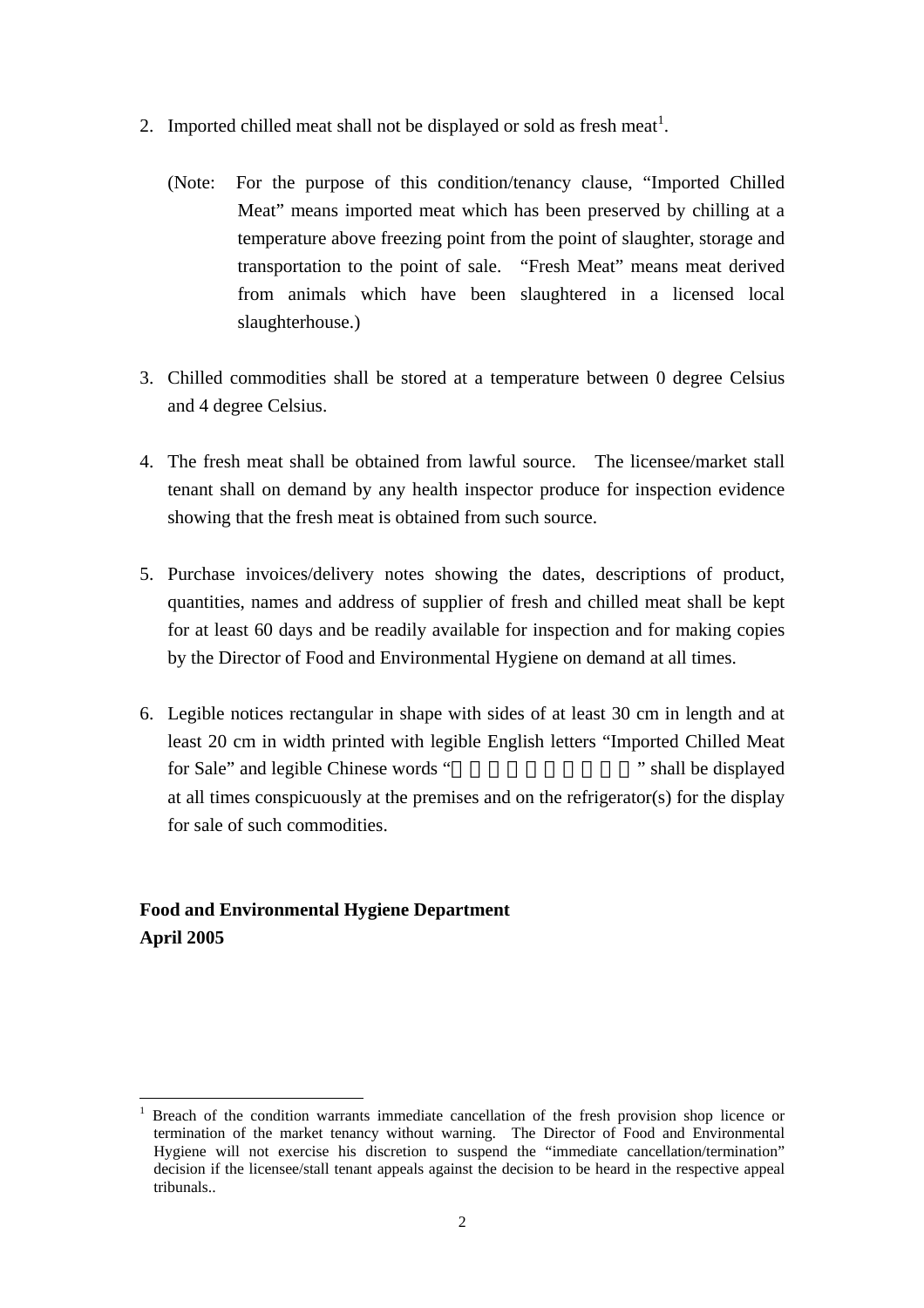#### **Annex II**

## **Proposed Licensing Requirements and Conditions and Tenancy Clauses for the Sale of Imported Chilled Meat in Fresh Provision Shops and FEHD Market stalls Selling Fresh Meat**

#### **Licensing Requirements/Tenancy Clauses**

- 1. Not less than one display chiller of suitable capacity and in good working order shall be provided for displaying imported chilled meat for sale at the front portion of the premises and unobstructed at all times. A thermometer shall be provided to the chiller to show the temperature between 0 degree Celsius and 4 degree Celsius throughout the time when the imported chilled meat is being stored inside the chiller.
	- (Note: For the purpose of this requirement/tenancy clause, "Imported Chilled Meat" means imported meat which has been preserved by chilling at a temperature between 0 degree Celsius and 4 degree Celsius from the point of slaughter, storage and transportation to the point of sale.)
- 2. (i) A rectangular notice made of acrylic material with the sides measuring not less than 40 cm (length) x 30 cm (width) and printed with **RED** legible English letters "Imported Chilled Meat for Sale" and **RED** legible Chinese words " $\ldots$ " shall be provided. In the said notice, the size of each Chinese character shall not be less than 5 cm (height) x 5 cm (width) and the size of each English letter shall not be less than 2 cm (height) x 2 cm (width). The notice shall be affixed at a conspicuous location facing the customers at the fresh meat portion and unobstructed at all times.
	- (ii) A rectangular notice made of acrylic material and printed with **RED** legible English letters "For Chilled Meat Only" and **RED** legible Chinese words " whall be affixed at a conspicuous position on the display chiller and unobstructed at all times.

#### **Licensing Conditions/Tenancy Clauses**

1. Chiller(s) used for the display of imported chilled meat for sale on the premises shall be provided in the front portion of the premises, unobstructed at all times and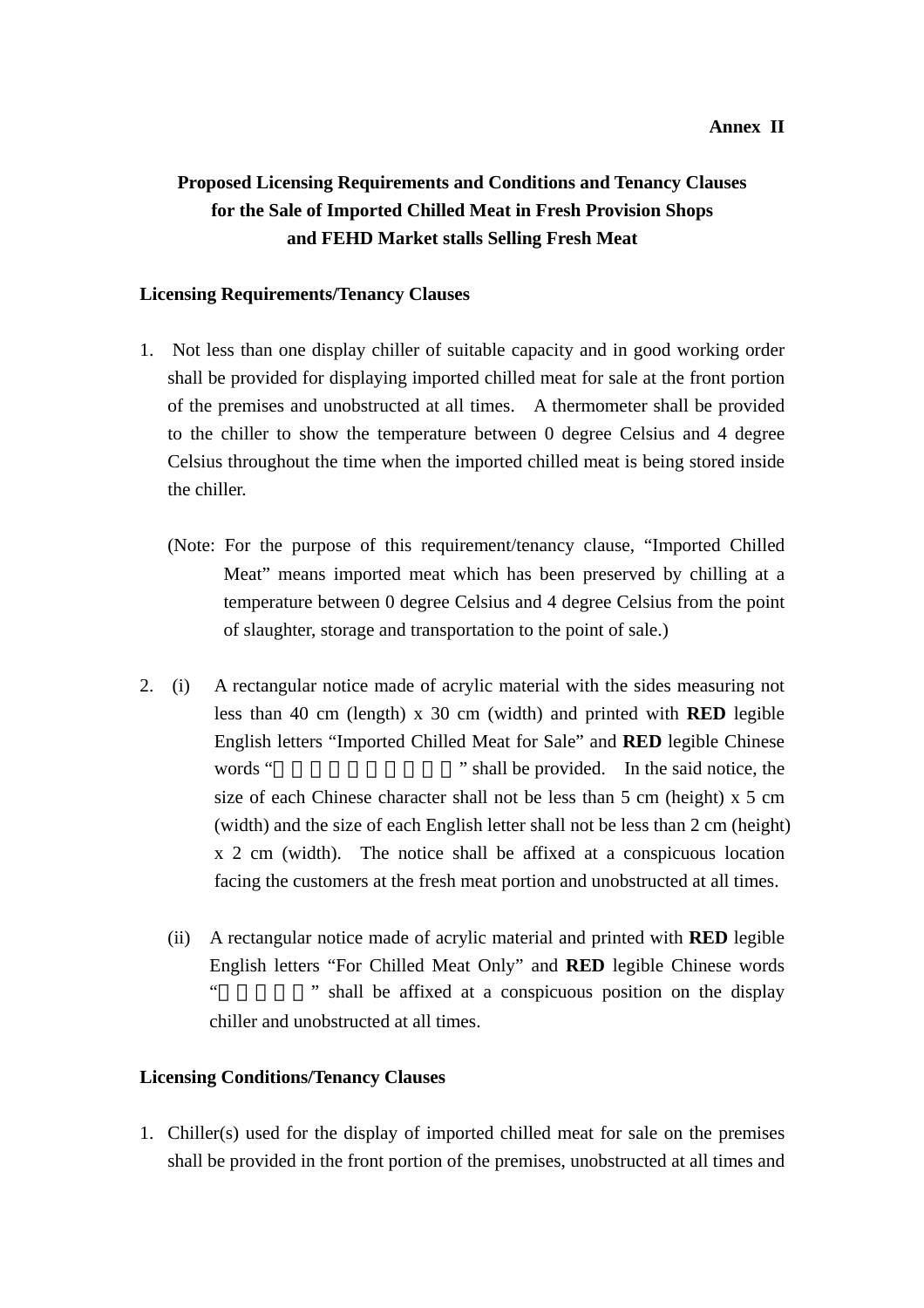in good working order<sup>1</sup>.

 $\overline{a}$ 

- (Note: For the purpose of this condition/tenancy clause, "Imported Chilled Meat" means imported meat which has been preserved by chilling at a temperature between 0 degree Celsius and 4 degree Celsius from the point of slaughter, storage and transportation to the point of sale.)
- 2. Imported chilled meat shall be displayed for sale on the premises inside display chiller(s) being maintained at a temperature between 0 degree Celsius and 4 degree Celsius at all times. The imported chilled meat shall only be taken out from the display chiller for the purpose of cutting, weighing and wrapping to meet the immediate orders of customers<sup>1</sup>.
	- (Note: For the purpose of this condition/tenancy clause, "Imported Chilled Meat" means imported meat which has been preserved by chilling at a temperature between 0 degree Celsius and 4 degree Celsius from the point of slaughter, storage and transportation to the point of sale.)
- 3. Imported chilled meat shall not be displayed or sold as fresh meat<sup>1</sup>.
	- (Note: For the purpose of this condition/tenancy clause, "Imported Chilled Meat" means imported meat which has been preserved by chilling at a temperature between 0 degree Celsius and 4 degree Celsius from the point of slaughter, storage and transportation to the point of sale. "Fresh Meat" means meat derived from animals which have been slaughtered in a licensed local slaughterhouse.)
- 4. (i) A rectangular notice made of acrylic material with the sides measuring not less than 40 cm (length) x 30 cm (width) and printed with **RED** legible English letters "Imported Chilled Meat for Sale" and **RED** legible Chinese words "  $\ldots$  " shall be displayed at a conspicuous location facing the customers at the meat portion and unobstructed at all

<sup>1</sup> Breach of the condition warrants immediate cancellation of the fresh provision shop licence or termination of the market tenancy without warning. The Director of Food and Environmental Hygiene will not exercise his discretion to suspend the "immediate cancellation/termination" decision if the licensee/stall tenant appeals against the decision to be heard in the respective appeal tribunals..